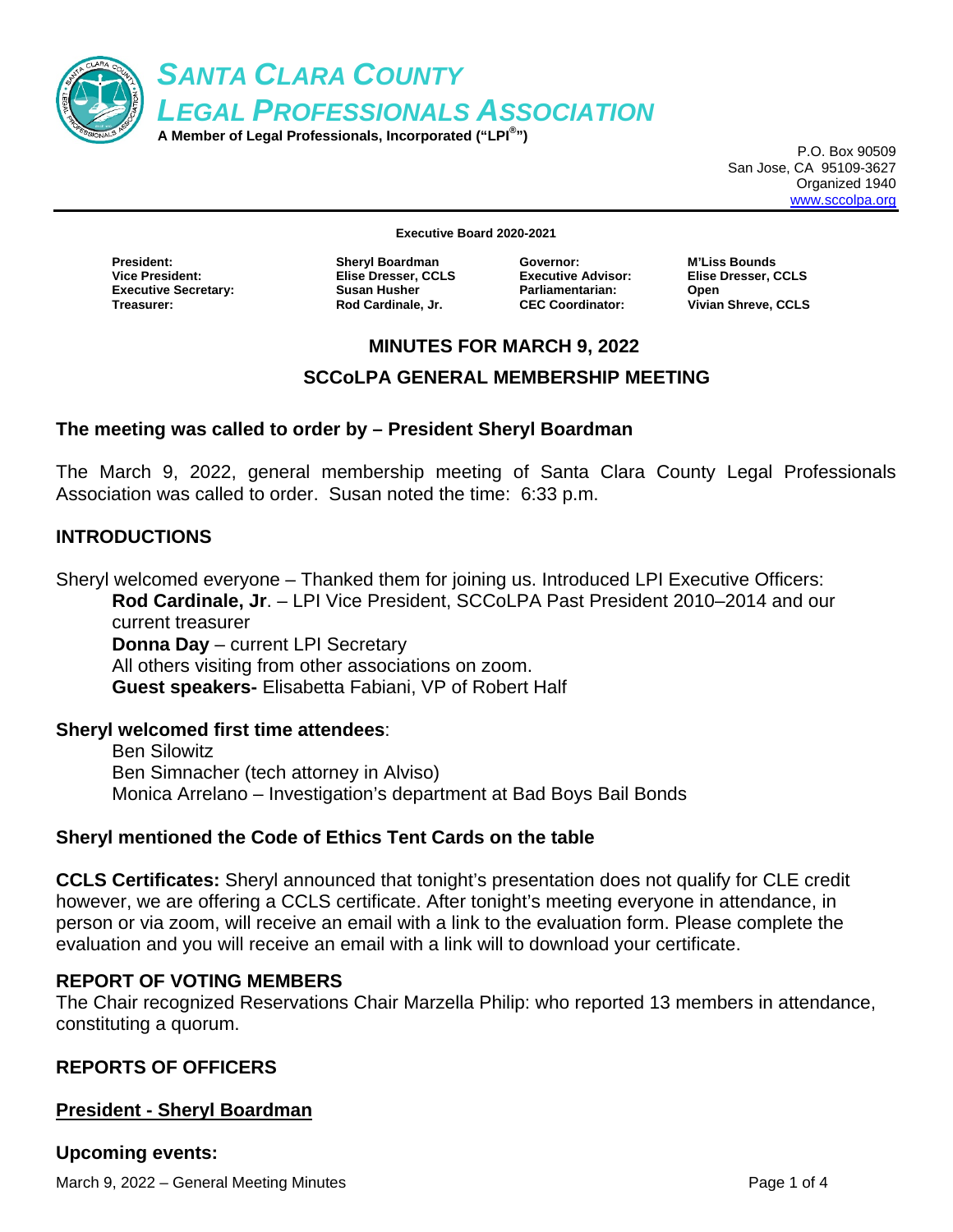# **VP of Membership - Elise Dresser, CCLS**

The Chair recognized the Vice President of Membership Elise Dresser, CCLS, who welcomed everyone back and introduced herself. She announced that one person in attendance tonight would be filling out a membership application. Renewal reminders will be sent out at the end of the month. Any member memberships (from this month) will roll over into next year.

**Membership totals:** Renewals 50, New 22, LSI Life Members 2, Student 1, Total 73.

#### **Installation of new members:**

Ben Silowitz and Ben Simnacher were installed as new members and presented with their membership pins.

### **Executive Secretary – Susan Husher**

The Chair recognized Executive Secretary Susan Husher, who moved that the May 2021 - February 2022 general meeting minutes be approved as published. The motion was seconded; no discussion; and the motion passed.

#### **Treasurer – Rod Cardinale, Jr**

The Chair recognized Treasurer Rod Cardinale, Jr., who announced that the May 2021 - February 2022 Treasurer's Reports have been posted to the website, and asked if there were any corrections or additions to the posted Treasurer's reports. He then recommended that the actions of the Treasurer in paying the routine bills from May 2021 - February 2022 be ratified. There was no discussion and the recommendation was adopted, and the Treasurer's report was approved subject to audit.

#### **GOVERNOR: M'Liss Bounds**

The Chair recognized Governor M'Liss Bounds, who welcomed everyone and encouraged members to go to the next conference May 19 – 22, 2022 at the Santa Clara Marriott, where Rod will be installed as the first male president of LPI. We would really like to have as many members there as possible. We are also looking for volunteers if anyone is interested in helping out.

Don't forget to report your chapter achievement activities!

## **NEW BUSINESS**

# Election of SCCoLPA Officers and Delegates/Annual Delegates to LSI's 88<sup>th</sup> Annual **Conference May 19-22, 2022.**

Sheryl announced that nominations are now open for the office of President, Vice President, Executive Secretary, Treasurer, and Governor. The nominations are as follows: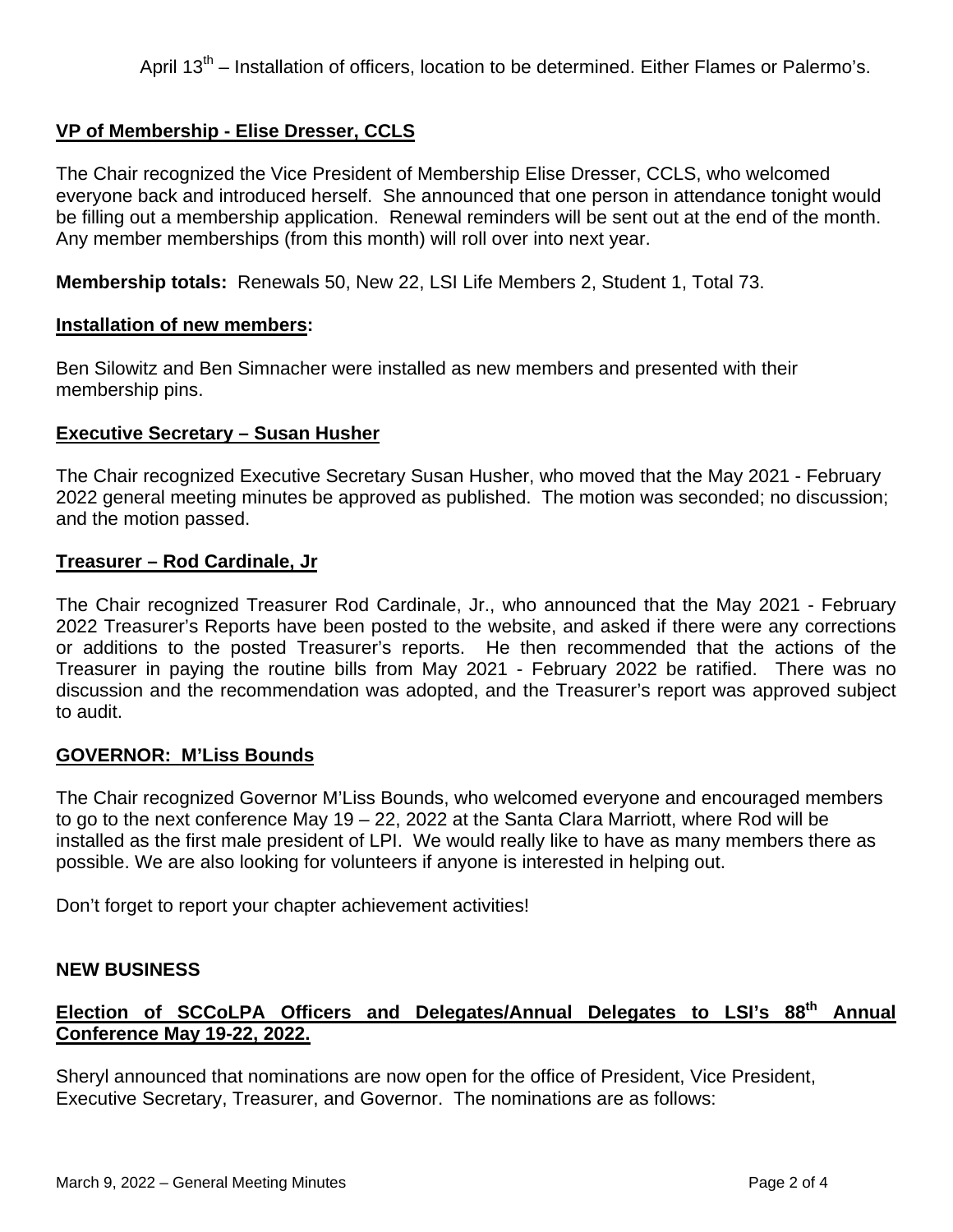President, Vivian Shreve, CCLS Vice President Elise Dresser, CCLS Executive Secretary, Susan Husher Treasurer, Rod Cardinale, Jr Governor, M'Liss Bounds

Sheryl asked twice if there are any other nominations for the office of President, Vice President, Executive Secretary, Treasurer or Governor. There were none.

> "There being but a single nominee for the office of President, Vice President, Executive Secretary, Treasurer and Governor, the Chair declares Vivian Shreve, CCLS elected as President by acclamation, Elise Dresser, CCLS elected as Vice President by acclamation, Susan Husher elected as Executive Secretary by acclamation, Rod Cardinale, Jr. elected as Treasurer by acclamation and M'Liss Bounds elected as Governor by acclamation."

## **DELEGATES FOR ANNUAL CONFERENCE**

Sheryl announced that normally the outgoing Governor, the incoming Governor, and the incoming President serve as Delegates. However, this year our Governor and incoming president are also the Annual Conference Chairs so their services will most likely be needed elsewhere during the meeting. Therefore our nominations for delegates this year are outgoing President Sheryl Boardman, Vice President Elise Dresser, CCLS and Pam Stallings.

Sheryl asked twice if there are any other nominations for delegates for Annual Conference. There were none.

> "There being but a single nominee for each of the three delegate positions, Sheryl Boardman, Elise Dresser CCLS and Pam Stallings are elected as delegates for the  $88<sup>th</sup>$  annual conference by acclamation."

# **ALTERNATE DELEGATES FOR ANNUAL CONFERENCE**

Sheryl announced that nominations are now open for Alternate Delegates for the 88<sup>th</sup> Annual Conference of Legal Secretaries, Incorporated, to be held May 20-22, 2022. Ben Silowitz has been nominated as an Alternate Delegates for Annual Conference 2022. Sheryl asked if there are other nominations for Alternate Delegates for Annual Conference 2022. There were none.

> "There being but a single nominee for the alternate delegate position, Ben Silowitz is elected as an alternate delegates by acclamation."

#### **CEC Coordinator – Vivian Shreve**